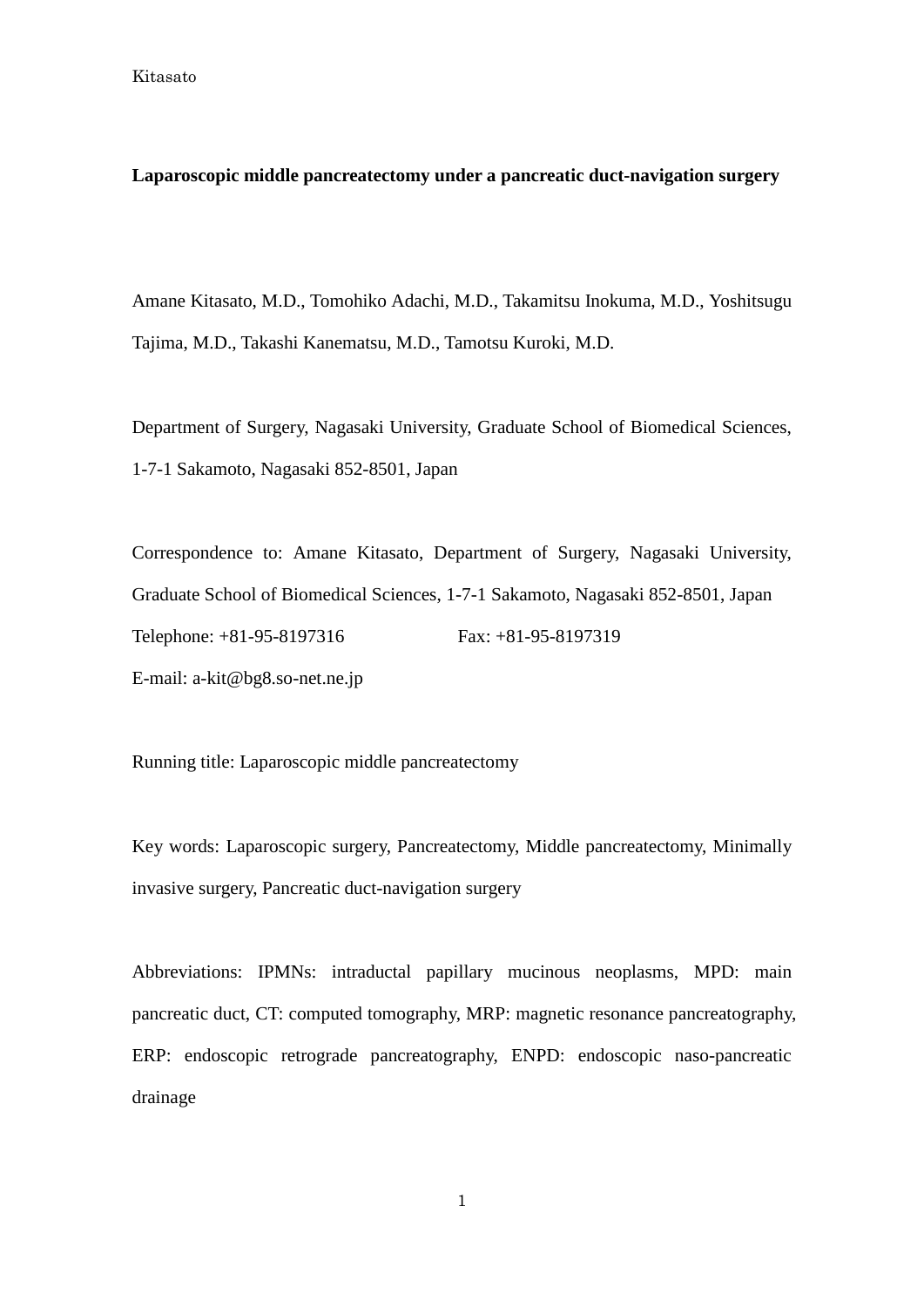#### **Summary**

Recent developments of diagnostic modalities have increased detection of many benign and low malignant pancreatic lesions, and then various minimally invasive surgeries and/or pancreatic function preserving surgeries have been devised for such lesions. Laparoscopic pancreatic surgery has developed rapidly in recent years, and it's minimally invasiveness is expected. This report describes a laparoscopic middle pancreatectomy under a pancreatic duct-navigation surgery for a localized main pancreatic duct stenosis, and this method is effective to benign and low malignant pancreatic lesions in point of minimally invasiveness and function preservation.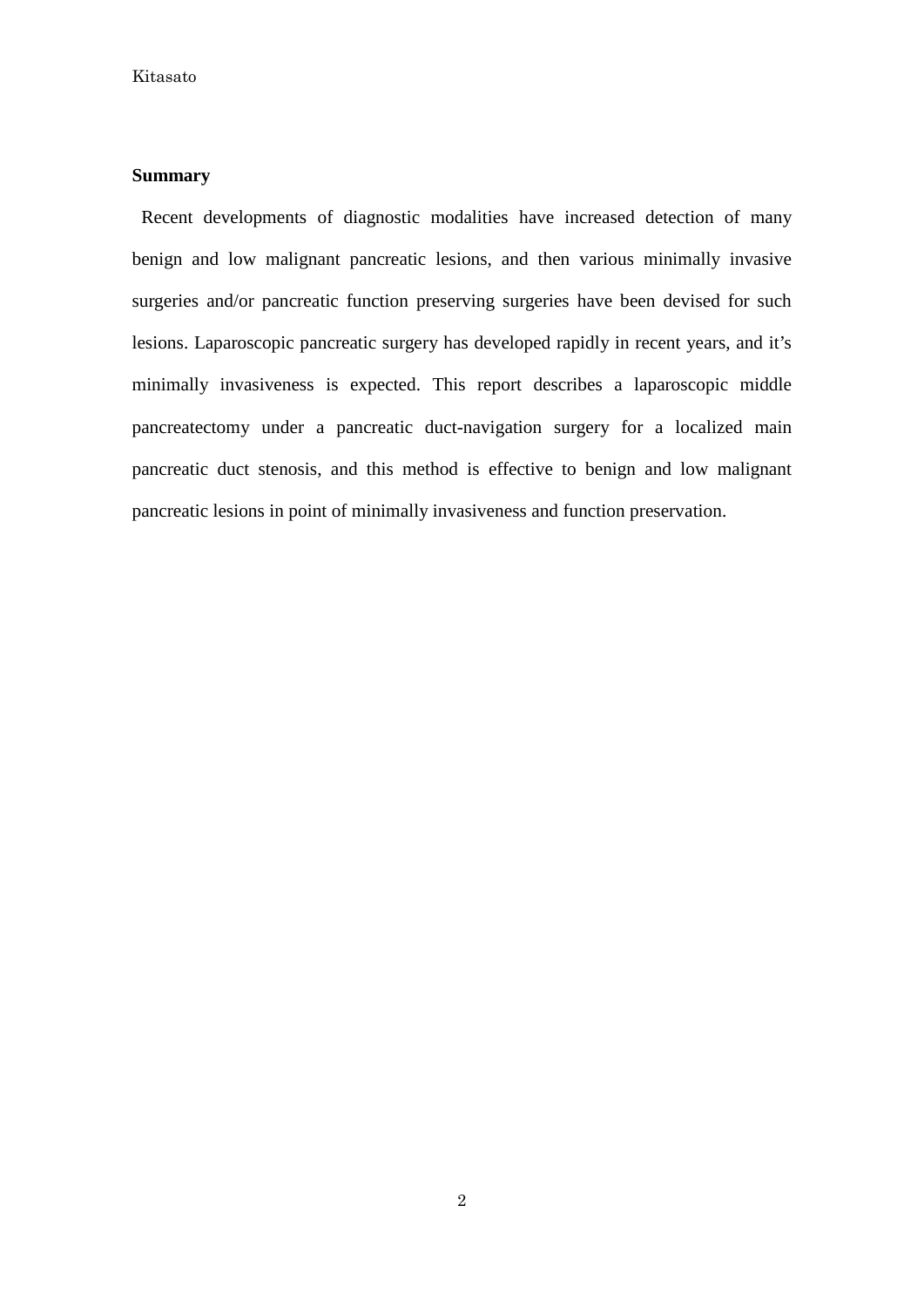#### **Introduction**

Laparoscopic pancreatic surgery has developed rapidly in recent years, and the reports of laparoscopic pancreatic resections, such as laparoscopic distal pancreatectomy and laparoscopic pancreaticoduodenectomy, have increased. (1-5) Although there are some problems including a complicated procedure, long operating time and high conversion rate, minimally invasiveness by laparoscopic approach is expected. (1-4) On the other hand, many benign and low grade malignant pancreatic lesions, including intraductal papillary mucinous neoplasms (IPMNs) and mucinous cystic neoplasms, have been detected by the improved diagnostic modalities, recently. Several surgical procedures for minimal resection of the pancreas, such as enucleation and middle pancreatectomy, to reserve the pancreatic parenchyma are considered for such benign and low grade malignant lesions. We report herein a case of successful laparoscopic middle pancreatectomy under a pancreatic duct-navigation surgery (10, 11) for a localized main pancreatic duct stenosis.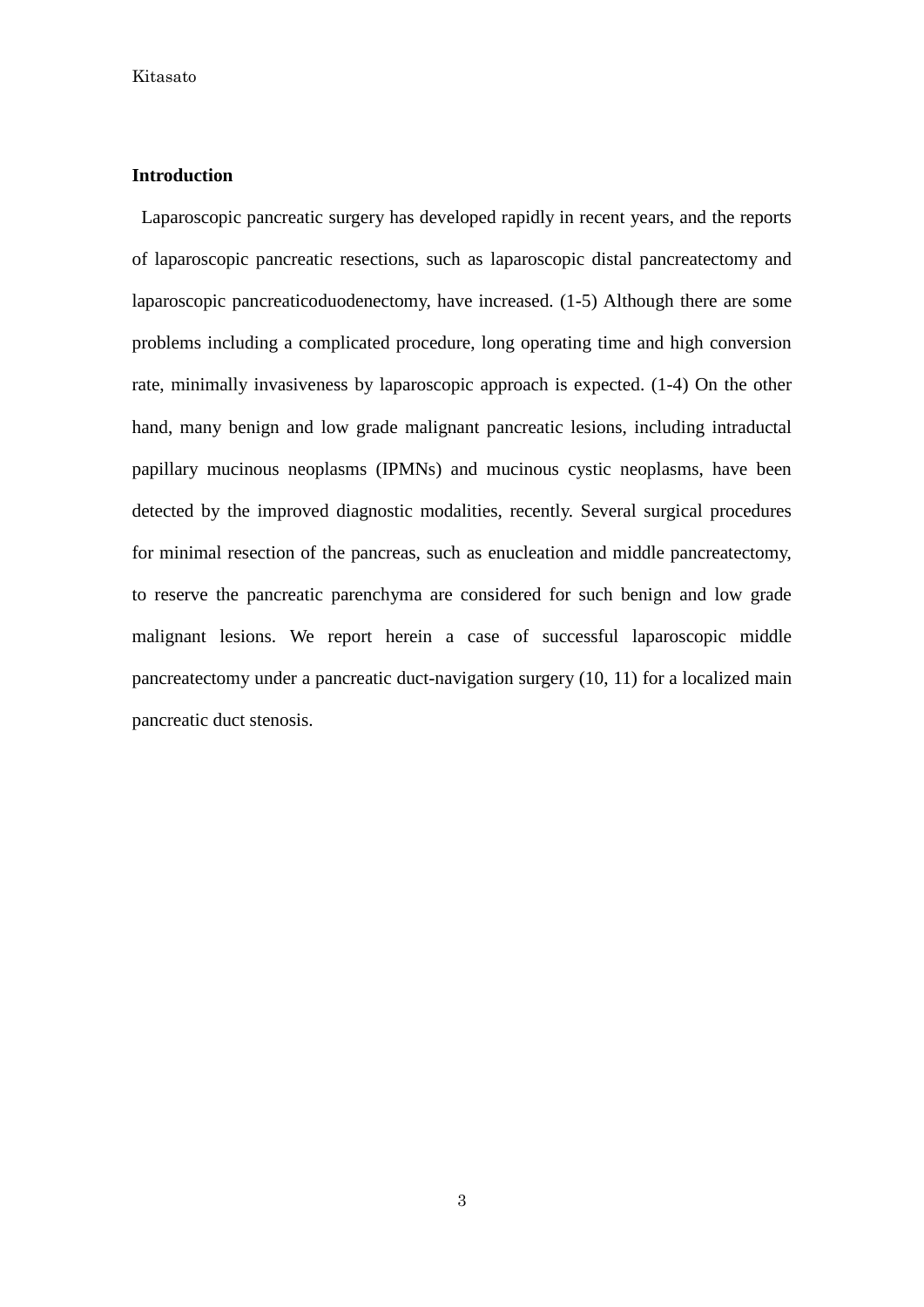#### **Surgical technique**

A 65-year-old Japanese woman was referred to our hospital from local clinic for the evaluation and treatment of an incidental detected localized stenosis of the main pancreatic duct (MPD). She presented with abdominal discomfort and a diagnosis of cholecystolithiasis was made at a local clinic. On admission, she had no complaint, and no abnormalities were found on physical examination. She had no history of alcohol consumption or abdominal blow. Preoperative blood examinations were within normal limits. Abdominal computed tomography (CT) and magnetic resonance pancreatography (MRP) demonstrated a localized stenosis of the MPD in the pancreatic body and a slight dilatation of the MPD in the tail side. No tumor lesion was detected by abdominal CT. Endoscopic retrograde pancreatography (ERP), similarly, showed the narrow segment and slight dilatation of the MPD in the pancreatic body and tail, respectively (Figure 1). A brushing cytology of the stenotic site showed Class 3. Because malignant possibility was not completely excluded, the patient was considered to be a candidate for surgery under a sufficient informed consent.

Under general anesthesia, a 5F-size endoscopic naso-pancreatic drainage (ENPD) tube (Olympus, Tokyo, Japan) was inserted into the main pancreatic duct to identify the narrow segment of the MPD by intraoperative pancreatography. Then the patient was placed in a spine position, and a 10mm trocar was placed on the umbilicus, through which pneumoperitoneum was established. Other three 10mm trocars were placed on midway between xiphoid and umbilicus, and right and left side of umbilicus on midclavicular line. Two 5mm trocars were placed on bilateral subcostal area.

After cholecystectomy, the gastrocolic ligament was divided and the pancreas was explored. The narrow segment of the MPD was showed by the intraoperative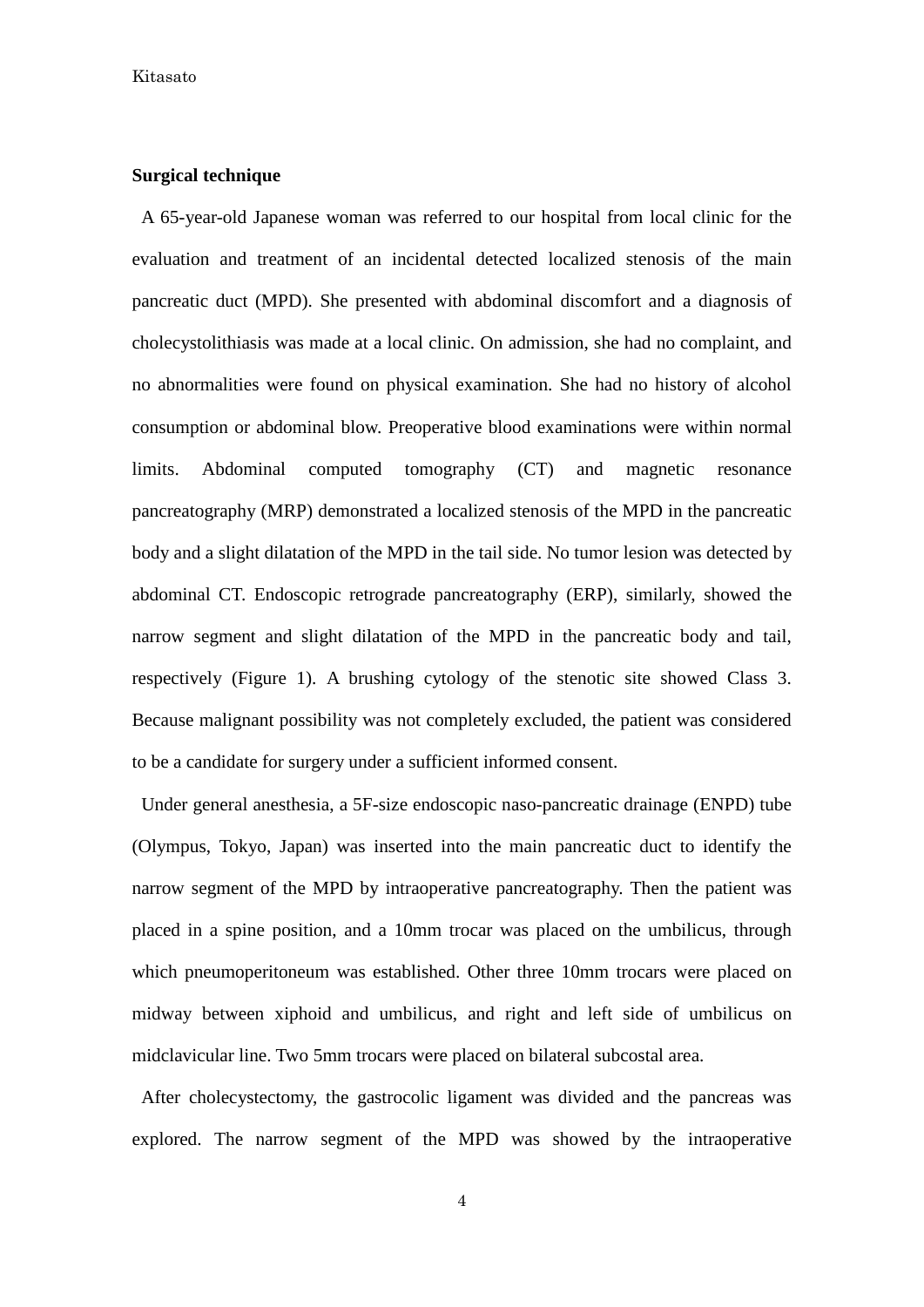pancreatography through the ENPD tube (Figure 2A), and we marked the stenotic site with a clip. Upper and lower border of the pancreas was dissected and the dorsal surface of the pancreas was bluntly dissected from the splenic artery and vein, and a 6-mm Penrose drain was placed on the back side of the pancreas. The pancreas was encircled by a lead string on the proximal dividing line and by a Penrose drain on the distal dividing line, each dividing line were decided with 20mm surgical margin from the narrow segment. Intraoperative pancreatography was performed again to confirm the position of the narrow segment and the dividing lines (Figure 2B), and then the pancreatic resection was performed. After the ENPD tube was removed, the proximal side of the pancreas was transected using an auto suture (Echelon 60-4.5; Ethicon Endo-Surgery Industries, Cincinnati, OH), and the distal side of the pancreas was transected using a SonoSurg (Olympus, Tokyo, Japan) (Figure 2C). After pancreatic resection, a 6-cm mini-laparotomy was made in the upper midline of the abdomen and the resected specimen was delivered through the incision, and proximal and distal stumps of the pancreas were confirmed that there were no malignancies in intraoperative histopathologic diagnosis. The reconstruction procedures were performed through the small midline incision. The proximal jejunum was transected using an auto suture (Echelon 60-3.5) and the distal end of the jejunum was delivered through a window in the transverse mesocolon. An end-to-side pancreaticojejunostomy was performed with a 5F-size stenting tube and side-to-end jejunojejunostomy was performed on the 40cm anal side from the pancreaticojejunostomy. Operating time was 630 min and blood loss was 100 mL. A histological examination showed Ductal fibrosis and focal parenchymal fibrosis with focal pancreatic intraepithelial neoplasia IA. Postoperatively, severe complications, such as postoperative hemorrhage, pancreatic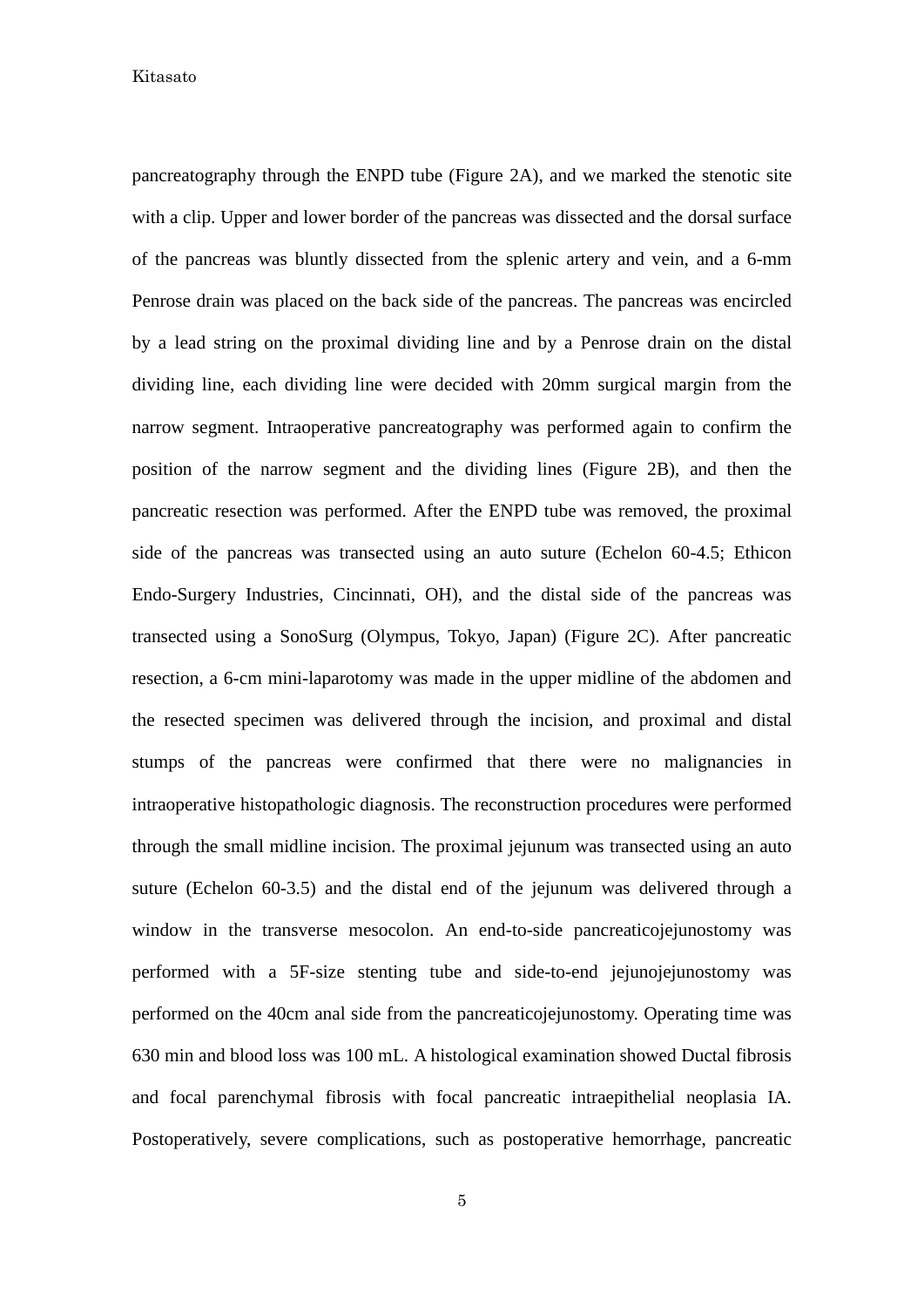fistula, intraabdominal abscess, pulmonary complications, and deep vein thrombosis were not observed. The patient was discharged postoperative on  $26<sup>th</sup>$  day.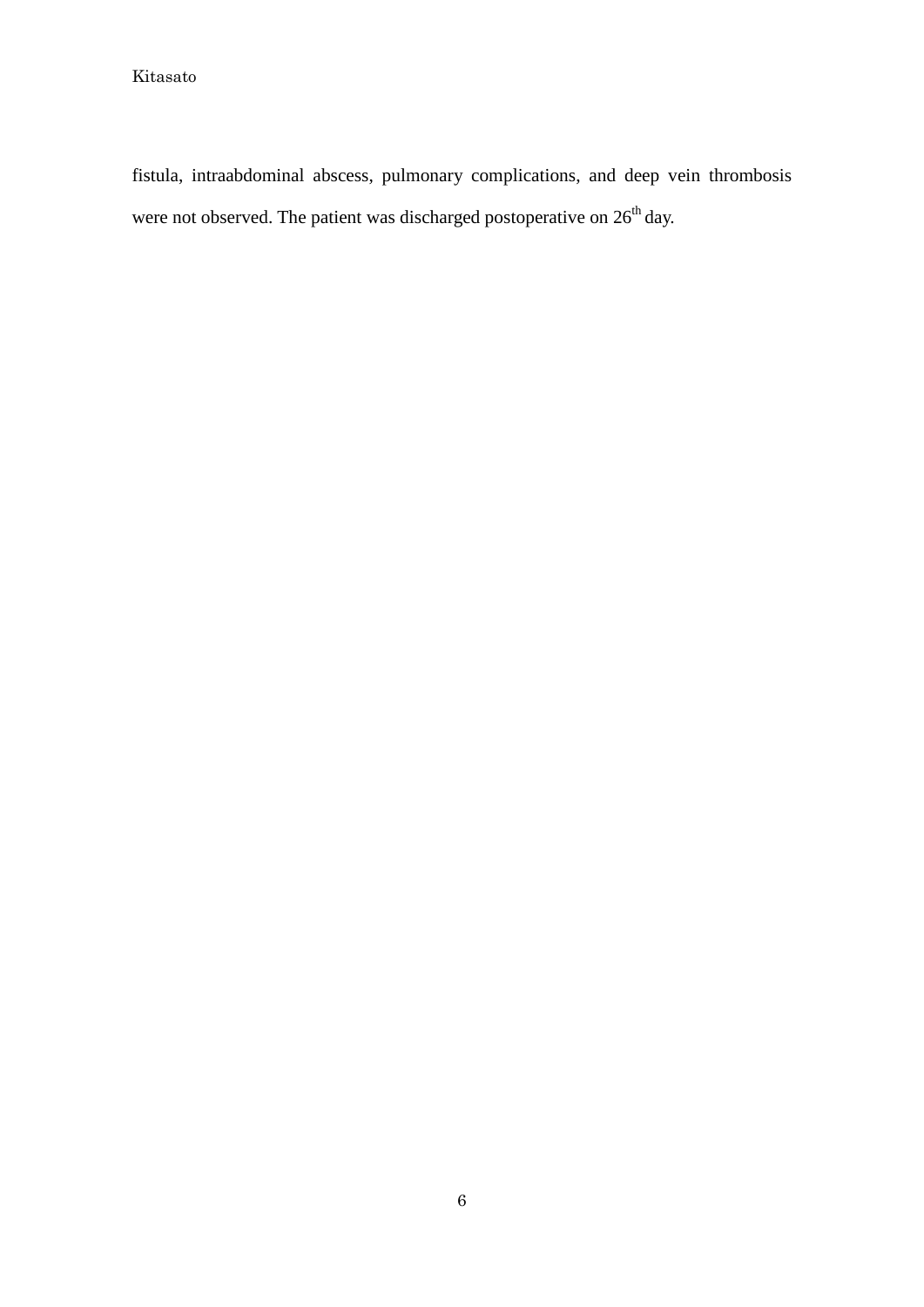#### **Discussion**

Recent developments of diagnostic modalities have increased detection of many benign and low malignant pancreatic lesions, and then various minimally invasive surgeries and/or pancreatic function preserving surgeries have been devised for such lesions. Reports of not only laparoscopic distal pancreatectomy but also laparoscopic pancreaticoduodenectomy have increased along with the recent development of laparoscopic pancreatic surgeries, and their low invasiveness has become to be admitted (1-4). Moreover, improvements of surgical devices and advances in knowledge of pancreatic anatomy have allowed surgeons to approach minimal resection of the pancreas purposing to reserve the pancreatic functions. Several pancreatic function preserving surgeries, including enucleation, pancreatic segmental resection of the head of the pancreas, or middle pancreatectomy, are being performed according to location, size and number of the benign and low malignant pancreatic lesions (6-9). In the present case, the patient had a localized stenosis of the MPD which not accompanying any detectable tumorous lesion, but the brushing cytology from the stenotic lesion was Class 3, suspicious. For such lesion, conventional pancreatic surgeries such as pancreaticoduodenectomy or distal pancreatectomy might become excessive invasiveness, and it is necessary to pursue low invasiveness and function preservation without loss of radicality. Then, we selected a laparoscopic surgery to minimized invasiveness, a middle pancreatectomy to reserve the pancreatic function along with completely resection of the lesion, and an ENPD stent-guided surgery (10, 11) to identify the stenotic lesion of the MPD following to a sufficient informed consent. In laparoscopic middle pancreatectomy, it is important to dissect bluntly the dorsal surface of the pancreas from the splenic vein and artery by using the advantage of laparoscopic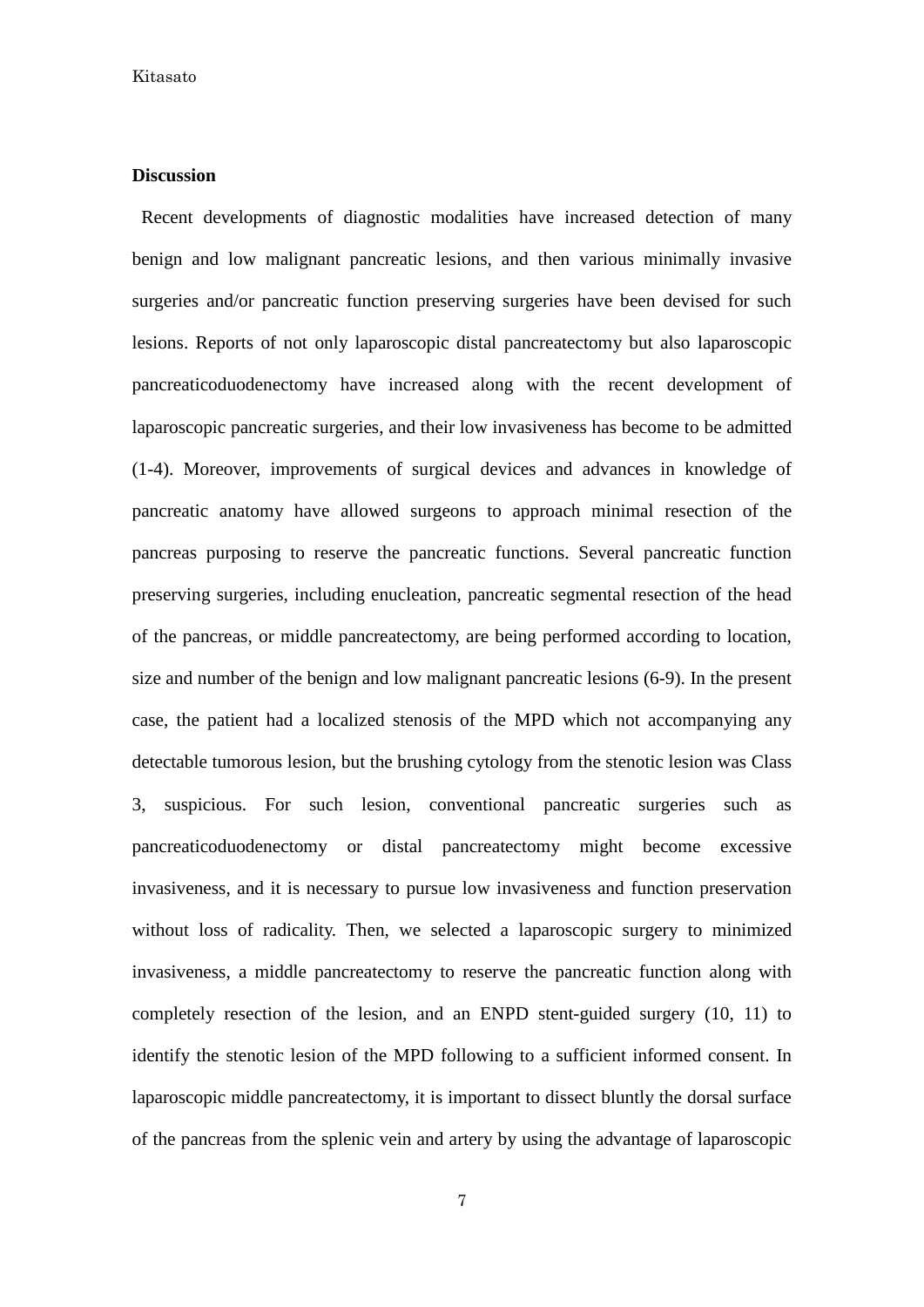magnified view. The insertion of an ENPD tube is useful for detecting the stenotic lesion of the MPD by intraoperative pancreatography which can be demonstrated repeatedly (10, 11). In our case, we completed the minimally invasive and function preserving surgery because intraoperative histopathologic diagnosis of the resected specimen indicated no malignancy, however, it is important to convert to the conventional resection in case of suggesting malignancy.

In conclusion, the laparoscopic middle pancreatectomy is effective to benign and low malignant pancreatic lesions in point of minimally invasiveness and function preservation. Additionally, the ENPD stent-guided surgery is useful to identify the lesion localized in the MPD by intraoperative pancreatography.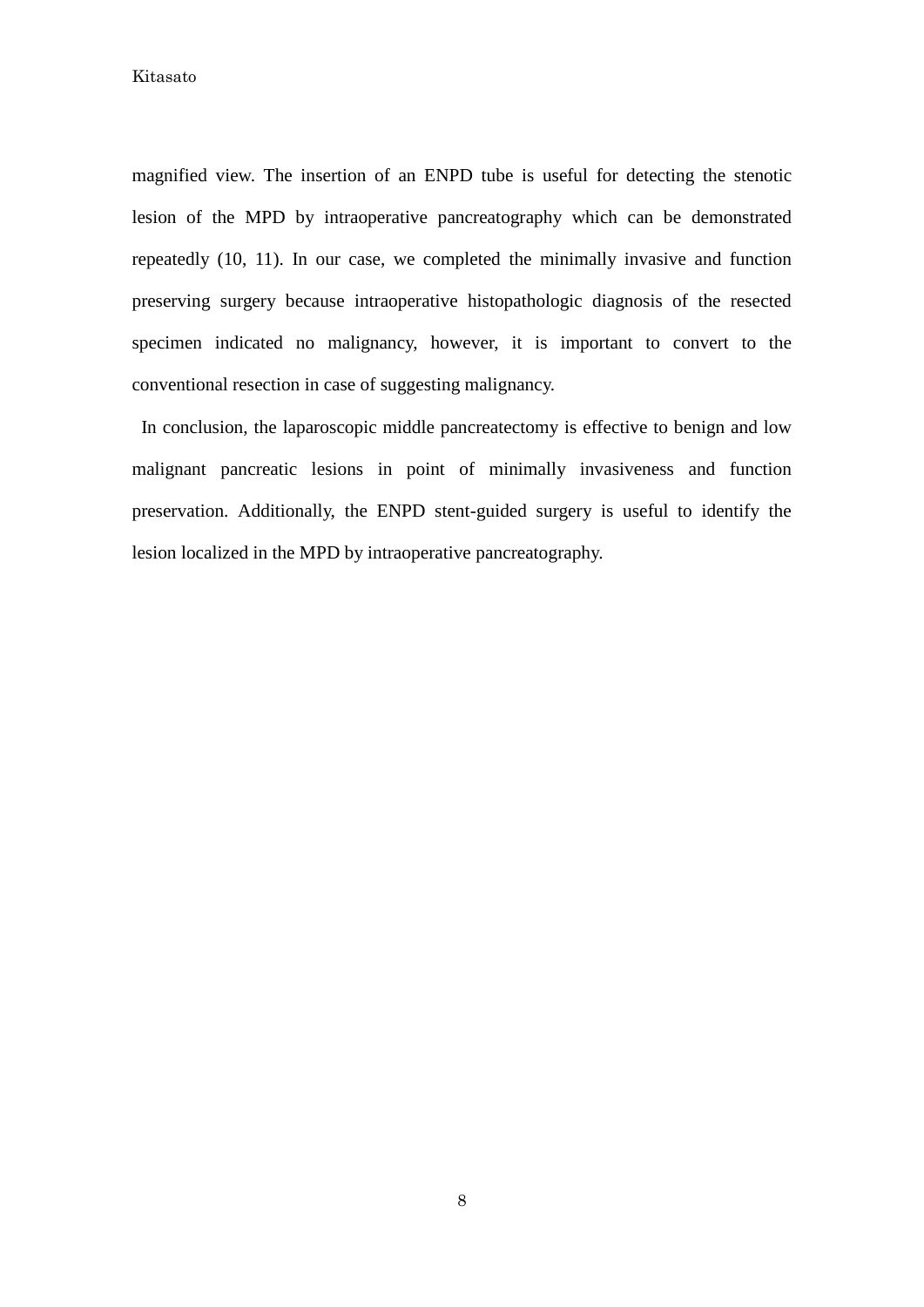#### **References**

**1) Cunha AS, Rault A, Beau C, et al.:** A single-institution prospective study of laparoscopic pancreatic resection. Arch Surg 2008; 143:289-295.

**2) Mabrut JY, Fernandez-Cruz L, Azagra JS, et al.:** Laparoscopic pancreatic resection: results of a multicenter European study of 127 patients. Surgery 2005; 137:597-605.

**3) Melotti G, Butturini G, Piccoli M, et al.:** Laparoscopic distal pancreatectomy: results on a consecutive series of 58 patients. Ann Surg 2007; 246:77-82.

**4) Palanivelu C, Jani K, Senthilnathan P, et al.:** Laparoscopic pancreaticoduodenectomy: technique and outcomes. J Am Coll Surg 2007; 205:222-230.

**5) Dulucq JL, Wintringer P, Mahajna A:** Laparoscopic pancreaticoduodenectomy for benign and malignant disease. Surg Endosc 2006; 20:1045-1050.

**6) Hirono S, Yamaue H:** Middle pancreatectomy for pancreatic neoplasms. J Hepatobiliary Pancreat Sci 2010; 17:803-807.

**7) Takada T, Yasuda H, Amano H, et al.:** A duodenum-preserving and bile duct-preserving total pancreatic head resection with associated pancreatic duct-to-duct anastomosis. J Gastrointest Surg 2004; 8:220-224.

**8) Nakagohri T, Kenmochi T, Kainuma O, et al.:** Inferior head resection of the pancreas for intraductal papillary mucinous tumors. Am J Surg 2000; 179:482-484.

**9) Sata N, Koizumi M, Tsukahara M, et al.:** Single-branch resection of the pancreas. J Hepatobiliary Pancreat Surg 2005; 12:71-75.

**10) Kuroki T, Tajima Y, Tsutsumi R, et al.:** Endoscopic naso-pancreatic stent-guided single-branch resection of the pancreas for multiple intraductal papillary mucinous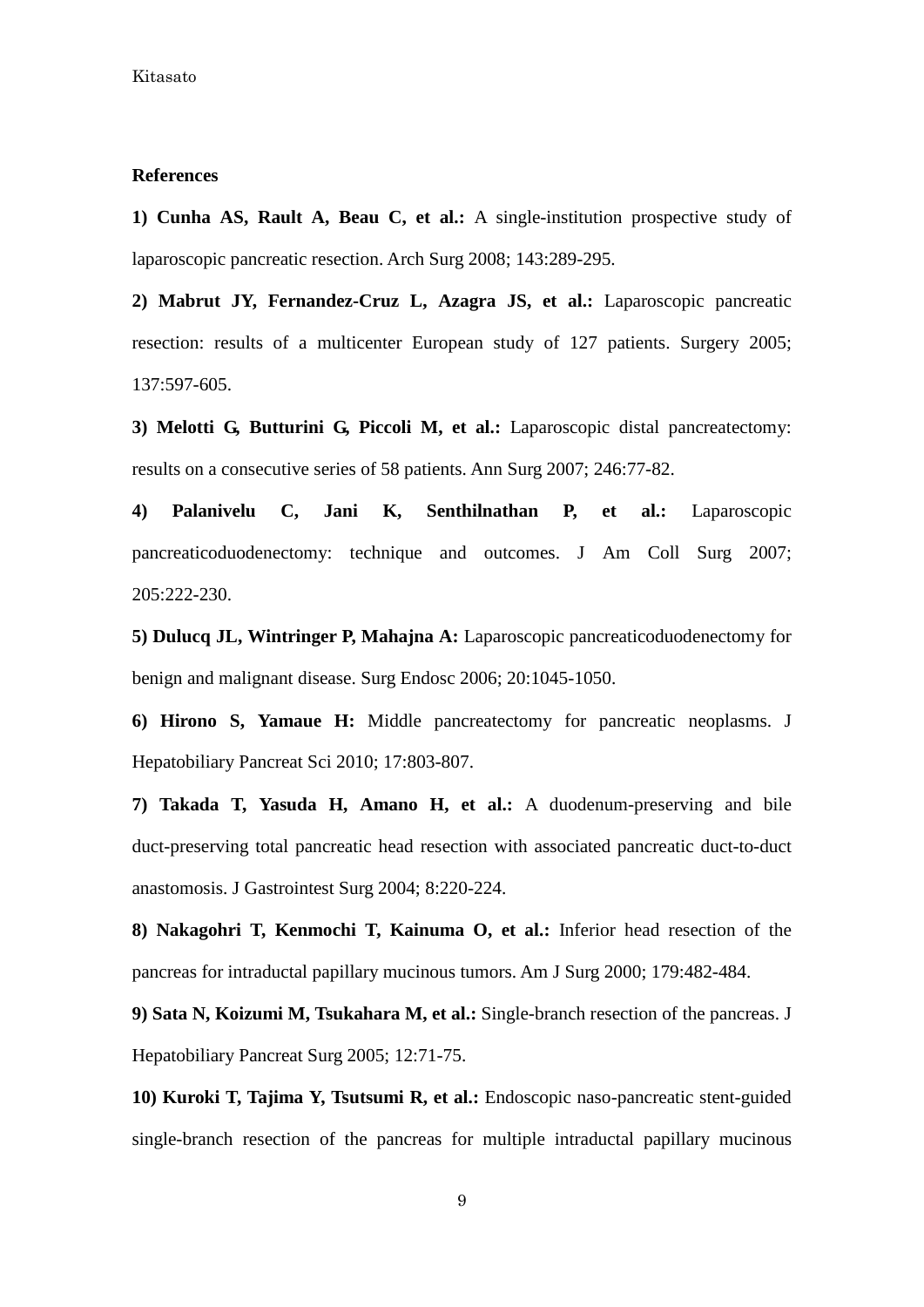adenomas. World J Gastroenterol 2006; 12:7203-7205.

**11) Kuroki T, Tajima Y, Tsuneoka N, et al.:** Combined pancreatic rsection and pancreatic duct-navigation surgery for multiple lesions of the pancreas: intraductal papillary mucinous neoplasm of the pancreas concomitant with ductal carcinoma of the pancreas. Hepatogastroenterology 2008; 55:1833-1836.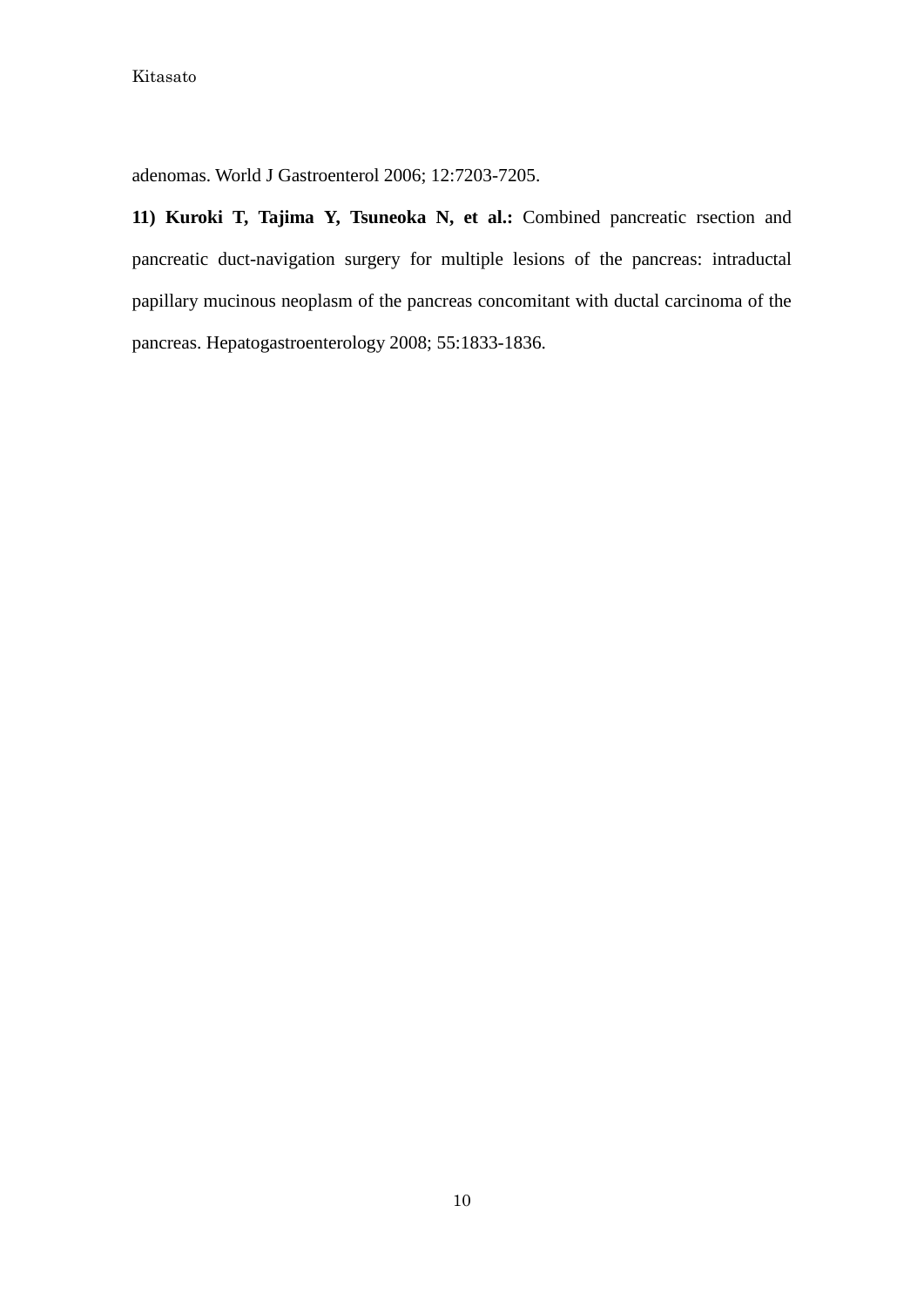## **Figure legend**

Figure 1

- A. MRP demonstrated a localized stenosis of the MPD in the pancreatic body (arrow head) and a slight dilatation of the MPD in the tail side (arrow).
- B. Similarly, ERP showed the narrow segment (arrow head) and slight dilatation (arrow) of the MPD in the pancreatic body and tail, respectively.

## Figure 2

- A. Intraoperative pancreatography through the ENPD tube showed the narrow segment of the MPD.
- B. A lead string (arrow) encircled the pancreas on the proximal dividing line and a Penrose drain (arrow head) encircled on the distal dividing line.
- C. After middle pancreatectomy. The proximal side of the pancreas was transected by an auto suture (arrow), and the distal side of the pancreas transected using a SonoSurge (arrow head). SV: splenic vein.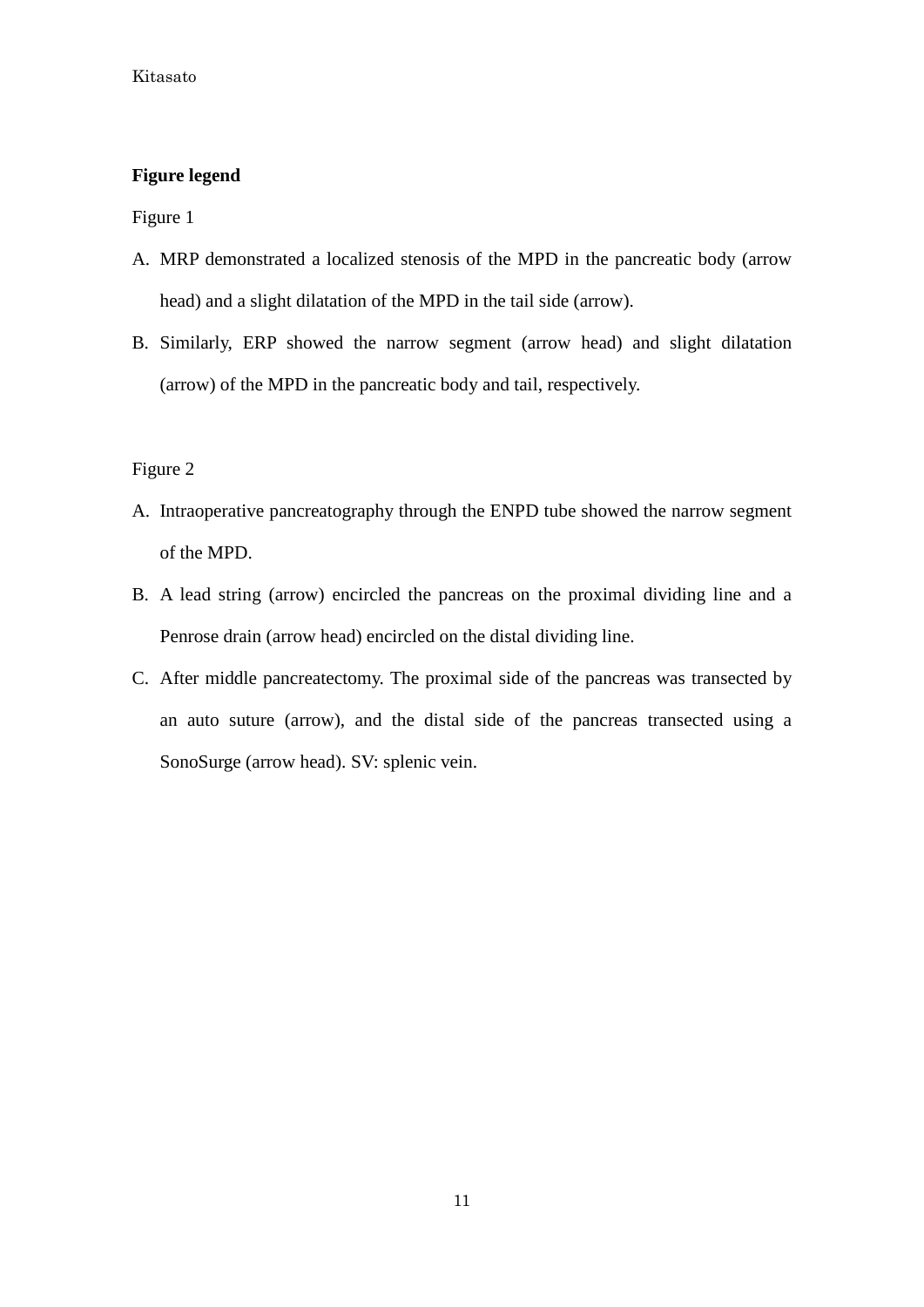# Figure 1